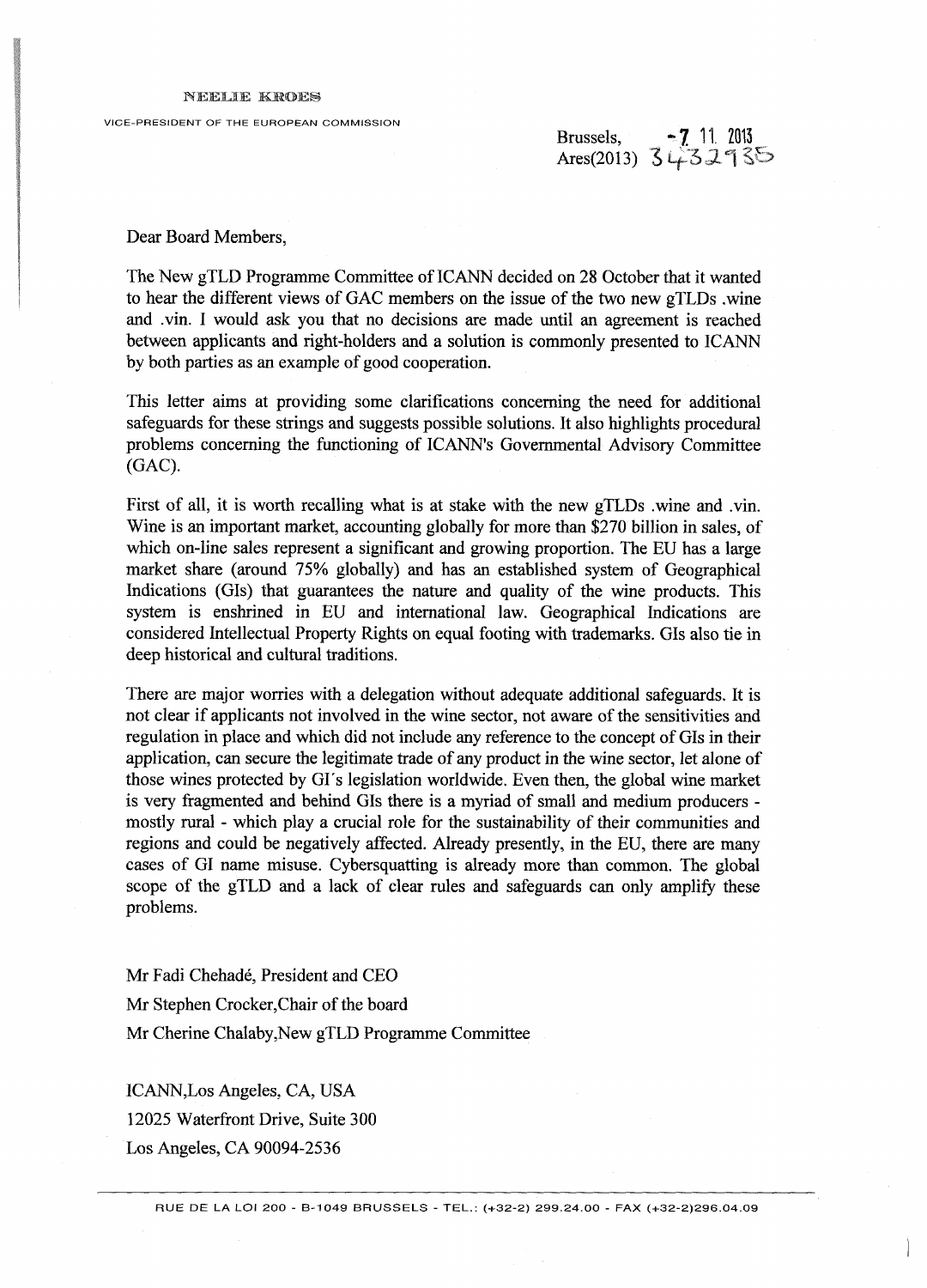Consumers risk accessing websites with a GI name which sell wines that have no link with the real origin of the product, with no guarantee on the quality and origin. Even worse, sale of counterfeited products -something relatively easy for wines- may be facilitated. Small rural wine producers may not become aware of cybersquatters abusing their GI names. Without an adequate dispute resolution procedure, the legal burden placed on title-holders of potentially misused GI names is disproportionate. General safeguards rely on ex-post mechanisms and are not fit for GI's purposes. The new gTLDs without proper safeguard could generate serious prejudice that cannot be remedied ex-post, as the victims of the prejudice may have disappeared e.g. as a consequence of lost revenue or damaged reputation.

This being said, I still believe that agreeable solutions can be found among interested parties so that the strings can be delegated in a safe manner for both GI right holders and consumers. We have good examples in other negotiated solutions on equally sensitive strings for the EU like .bio. European wine Governing Bodies and private sector (EFOW, CNAOC, oriGIn or CIVIC among others) with the support of the European Commission, have tried to reach an agreement with the applicants by means of several letters which received elusive responses dependant "of the outcome of the discussions in the GAC". The willingness amongst the three applicants to negotiate has now improved and we hope to see a true engagement to conclude on the matter as soon as possible. Other parties like the Long Island Wine Council and the Napa Valley Vintners are also demanding adequate protection for GI right holders. A solution is within reach and could be commonly presented to ICANN by both parties as an example of good cooperation.

That solution should be based on a specific Geographical Indications Dispute Resolution Policy. WIPO could be consulted on the feasibility and features of such DRP. General safeguards 2 and 5, already accepted by the Board and which refer to "trademarks" should also include a mention to "Geographical Indications" so that the specific nature of GIs is taken into account. Since "applicable law" is a very vague concept and does not specify which law prevails - consumer law, criminal law, IPR lawwe consider that only a clear mention to GIs can provide the necessary level of protection. This is the solution proposed by Chile and endorsed by other Latin American countries with a stake in the wine sector.

Besides, organisations of wine GI producers and Governing Bodies should have prior rights such as sunrise periods, means to flag or express opposition to the reservation of second level domain names that are GIs, or any other possibility to oversee the registration by random third parties, as preventive mechanisms.

Registries should be required to explicitly inform of applicable GI legislation in their registration policies and terms of use, and GIs right-holders should be granted sufficient representation in the registries' policy drafting committees and cooperate with them in the implementation of such registration policies.